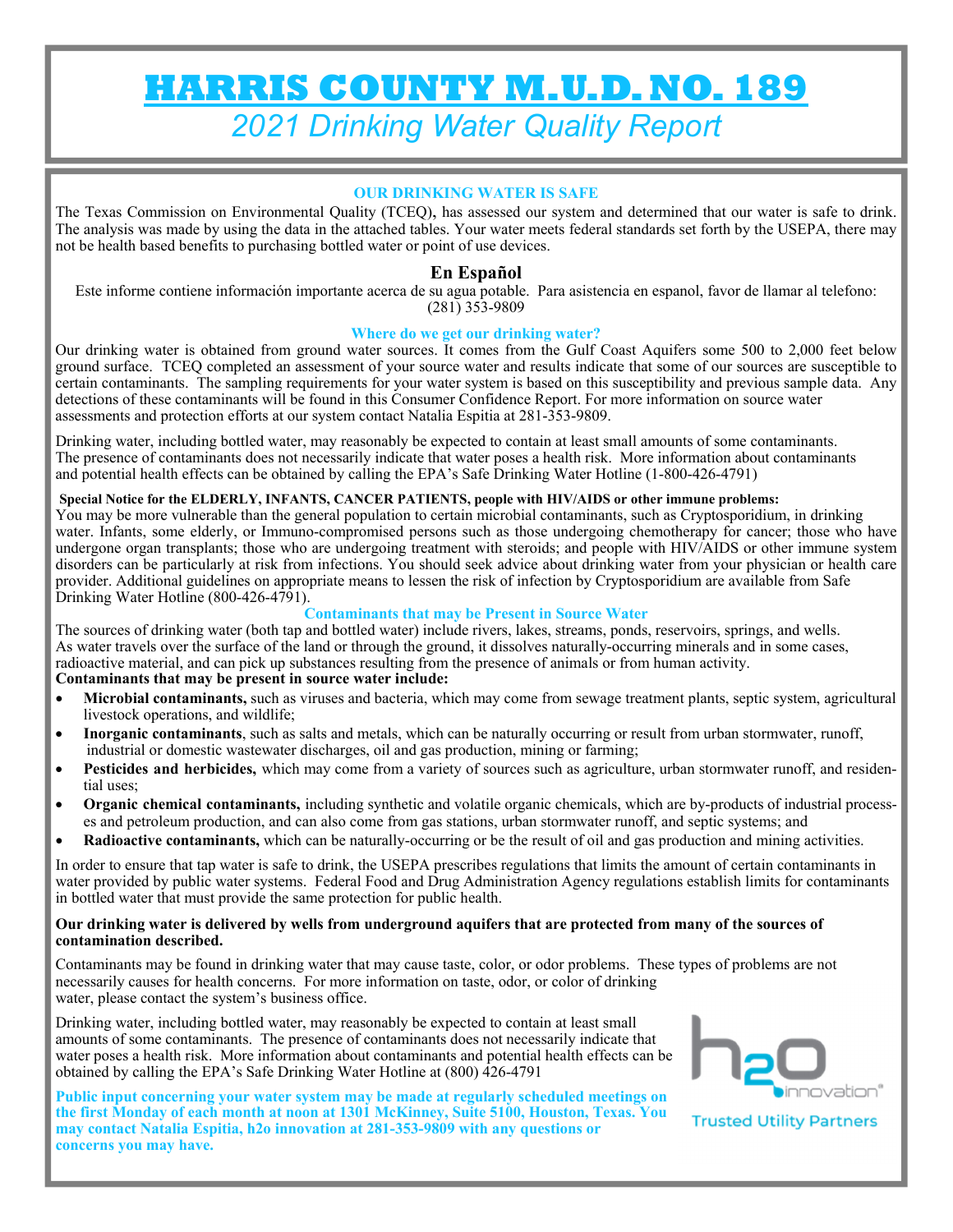# **About the Following Table**

The following table contains all of the chemical constituents which have been found in your drinking water for the most recent testing performed in accordance with applicable regulations. USEPA requires water systems to test up to 97 constituents. The constituents detected in your water are listed in the attached table.

### **DEFINITIONS**

**Maximum Contaminant Level (MCL)** - The highest level of a contaminant in drinking water. MCL's are set as close to the MCLG's as feasible using the best available treatment technology.

**Maximum Contaminant Level Goal (MCLG)** - The level of a contaminant in drinking water below which there is no known or expected health risk. MCLG's allow for a margin of safety.

**Treatment Technique** – A required process intended to reduce the level of a contaminant in drinking water.

**Action Level** – The concentration of a contaminant which, if exceeded, triggers treatment or other requirements which a water system must follow. **ppm** = parts per million or milligrams per liter (mg/l), one part per million corresponds to one minute in two years or a single penny in \$10,000. **ppb** = parts per billion or micrograms per liter (mg/l), one part per billion corresponds to one minute in 2,000 years or a single penny in \$10,000,000.

**pCi/l** = pico curies per liter: Measure of radioactivity.

**Maximum Residual Disinfectant Level (MRDL)** - The highest level of a disinfectant allowed in drinking water. There is convincing evidence that addition of a disinfectant is necessary for control of microbial contaminants.

# **Harris County Municipal Utility District No. 189 TX1011809 - 2021 Drinking Water Quality Report**

| <b>Inorganic Contaminants</b> |             |                                                                            |                                              |            |             |                                   |                               |  |
|-------------------------------|-------------|----------------------------------------------------------------------------|----------------------------------------------|------------|-------------|-----------------------------------|-------------------------------|--|
| Year                          | Constituent | <b>Highest</b><br><b>Detected Level at</b><br><b>Any Sampling</b><br>Point | Range of<br><b>Detected</b><br><b>Levels</b> | <b>MCL</b> | <b>MCLG</b> | <b>Units of</b><br><b>Measure</b> | <b>Source of Constituent</b>  |  |
| 2020                          | Arsenic*    | 5.6                                                                        | $3.5 - 5.6$                                  | 10         | $\theta$    | ppb                               | Erosion of natural deposits.  |  |
| 2020                          | Barium      | 0.335                                                                      | $0.318 - 0.335$                              | 2          | 2           | ppm                               | Discharge of drilling wastes. |  |
| 2020                          | Fluoride    | 0.27                                                                       | $0.12 - 0.27$                                | 4.0        | 4           | ppm                               | Erosion of natural deposits.  |  |
| 2021                          | Nitrate     | 0.05                                                                       | $0.04 - 0.05$                                | 10         | 10          | ppm                               | Runoff from fertilizer use.   |  |
| 2017                          | Selenium    | 4.6                                                                        | $3.5 - 4.6$                                  | 50         | 50          | ppb                               | Erosion of natural deposits.  |  |

\*While your drinking water meets EPA standards for arsenic, it does contain low levels of arsenic. EPAs standard balances the current understanding of arsenics possible health effects against the costs of removing arsenic from drinking water. EPA continues to research the health effects of low levels of arsenic, which is a mineral known to cause cancer in humans at high concentrations and is linked to other health effects such as skin damage and circulatory problems.

| <b>Radioactive Contaminants</b> |                      |                                                                            |                                       |            |                |                                   |                              |  |  |
|---------------------------------|----------------------|----------------------------------------------------------------------------|---------------------------------------|------------|----------------|-----------------------------------|------------------------------|--|--|
| Year                            | Constituent          | <b>Highest</b><br><b>Detected Level at</b><br><b>Any Sampling</b><br>Point | Range of<br><b>Detected</b><br>Levels | <b>MCL</b> | <b>MCLG</b>    | <b>Units of</b><br><b>Measure</b> | <b>Source of Constituent</b> |  |  |
| 2018                            | Gross<br>Alpha**     | 12.4                                                                       | $5.2 - 12.4$                          | 15         | $\mathbf{0}$   | pCi/l                             | Erosion of natural deposits. |  |  |
| 2016                            | <b>Beta Emitters</b> | 5                                                                          | $5.0 - 5.0$                           | 50         | $\theta$       | pCi/l                             | Erosion of natural deposits. |  |  |
| 2018                            | Combined<br>Radium   | 3.04                                                                       | $1.22 - 3.04$                         | 5          | $\theta$       | pCi/l                             | Erosion of natural deposits. |  |  |
| 2016                            | Uranium              | 0.0023                                                                     | $0.0023 - 0.0023$                     | 30         | $\overline{0}$ | pCi/l                             | Erosion of natural deposits. |  |  |

\*\*Certain minerals are radioactive and may emit a form of radiation known as alpha radiation. Some people who drink water containing alpha emitters in excess of the MCL over many years may have increased risk of getting cancer.

| <b>Disinfectant Residual</b> |                          |                        |                                              |     |             |                                   |                                           |  |
|------------------------------|--------------------------|------------------------|----------------------------------------------|-----|-------------|-----------------------------------|-------------------------------------------|--|
| Year                         | Constituent              | <b>Highest Average</b> | Range of<br><b>Detected</b><br><b>Levels</b> | MCL | <b>MCLG</b> | <b>Units of</b><br><b>Measure</b> | <b>Source of Constituent</b>              |  |
| 2021                         | Chlorine<br>Disinfectant | .90                    | $0.34 - 2.70$                                | 4   | $\bf{0}$    | ppm                               | Disinfectant used to control<br>microbes. |  |